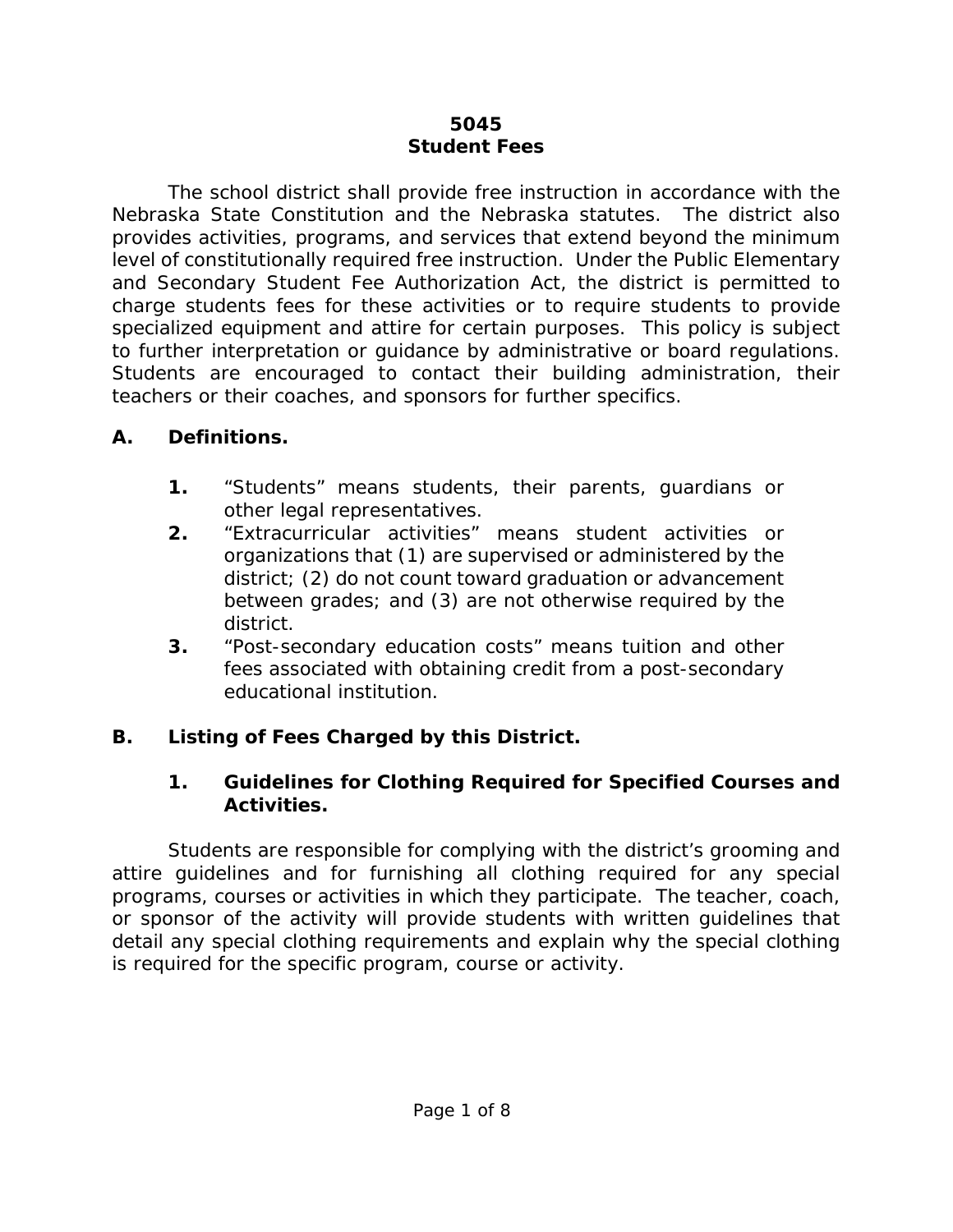## **2. Safety Equipment and Attire.**

The district will provide students with all safety equipment and attire that is required by law. Building administrators will assure that (a) such equipment is available in the appropriate classes and areas of the school buildings, (b) teachers are directed to instruct students in the use of such devices, and (c) students use the devices as required. Students are responsible for using the devices safely and as instructed.

# **3. Personal or Consumable Items.**

The district does provide students with personal or consumable items for participation in courses and activities including, but not limited to, pencils, paper, pens, erasers and notebooks. Students who wish to supply their own personal or consumable items may do so, as long as those items comply with the requirements of the district. The district will provide students with facilities, equipment, materials and supplies, including books. Students are responsible for the careful and appropriate use of such property. Students will be charged for damage to school property caused by the student and will be held responsible for the reasonable replacement cost of any school property that they lose.

# **4. Materials Required for Course Projects.**

The district will provide students with the materials necessary to complete all basic curricular projects. In courses where students choose to produce a project that requires materials beyond the basic materials provided by the district, the students will furnish the materials, purchase the materials from the school, or purchase the materials from an outside vendor with an order form provided by the school.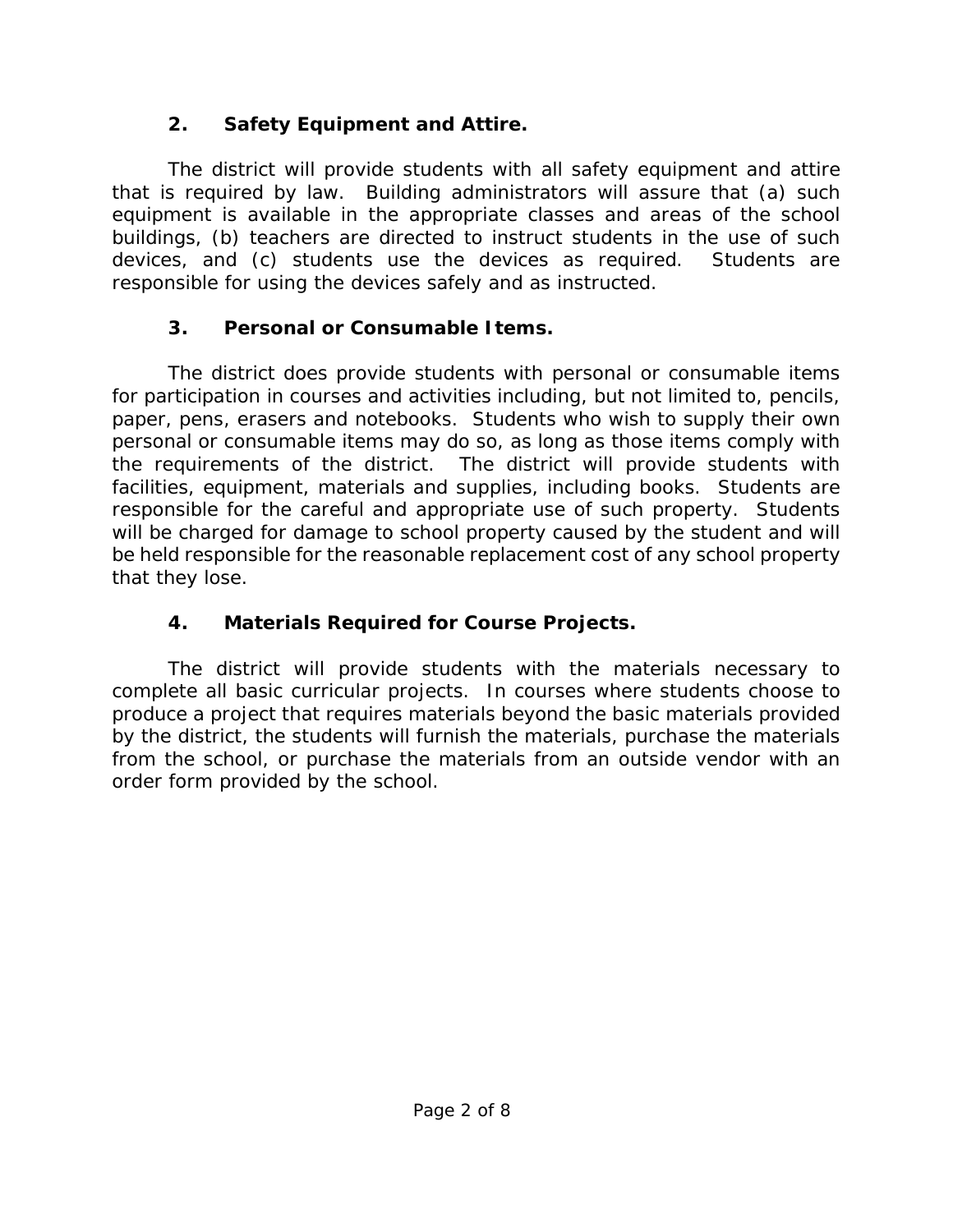#### **5. Extracurricular Activities**.

The district may charge students a fee to participate in extracurricular activities to cover the district's reasonable costs in offering such activities. The district may require students to furnish specialized equipment and clothing that is required for participation in extracurricular activities, or may charge a reasonable fee for the use of district-owned equipment or attire. Attached to this policy is a list of the fees charged for particular activities. The coach or sponsor will provide students with additional written guidelines detailing the fees charged, the equipment and/or clothing required, or the usage fee charged. The guidelines will explain the reasons that fees, equipment and/or clothing are required for the activity.

The following list details the maximum dollar amount of all extracurricular activities fees and the specifications for any equipment or attire required for participation in extracurricular activities:

- **Student activity card \$50** *Covers admission to all extracurricular events*
- **Student participation fee** \$50 *Required of all students who participate in athletics and/or other extracurricular activities*
- **Future Business Leaders of America** \$100  $\blacksquare$  DECA  $\blacksquare$   $\blacksquare$   $\blacksquare$   $\blacksquare$   $\blacksquare$   $\blacksquare$   $\blacksquare$   $\blacksquare$   $\blacksquare$   $\blacksquare$   $\blacksquare$   $\blacksquare$   $\blacksquare$   $\blacksquare$   $\blacksquare$   $\blacksquare$   $\blacksquare$   $\blacksquare$   $\blacksquare$   $\blacksquare$   $\blacksquare$   $\blacksquare$   $\blacksquare$   $\blacksquare$   $\blacksquare$   $\blacksquare$   $\blacksquare$   $\blacksquare$   $\blacksquare$   $\blacksquare$
- **National Honor Society 100 \$100**
- Cheerleading, Drill Team, Flag Corps Students must purchase uniforms and shoes selected by the sponsor and/or student group. The maximum dollar amount charged by the school district for these items will be \$300.
- Football students must provide their own football
-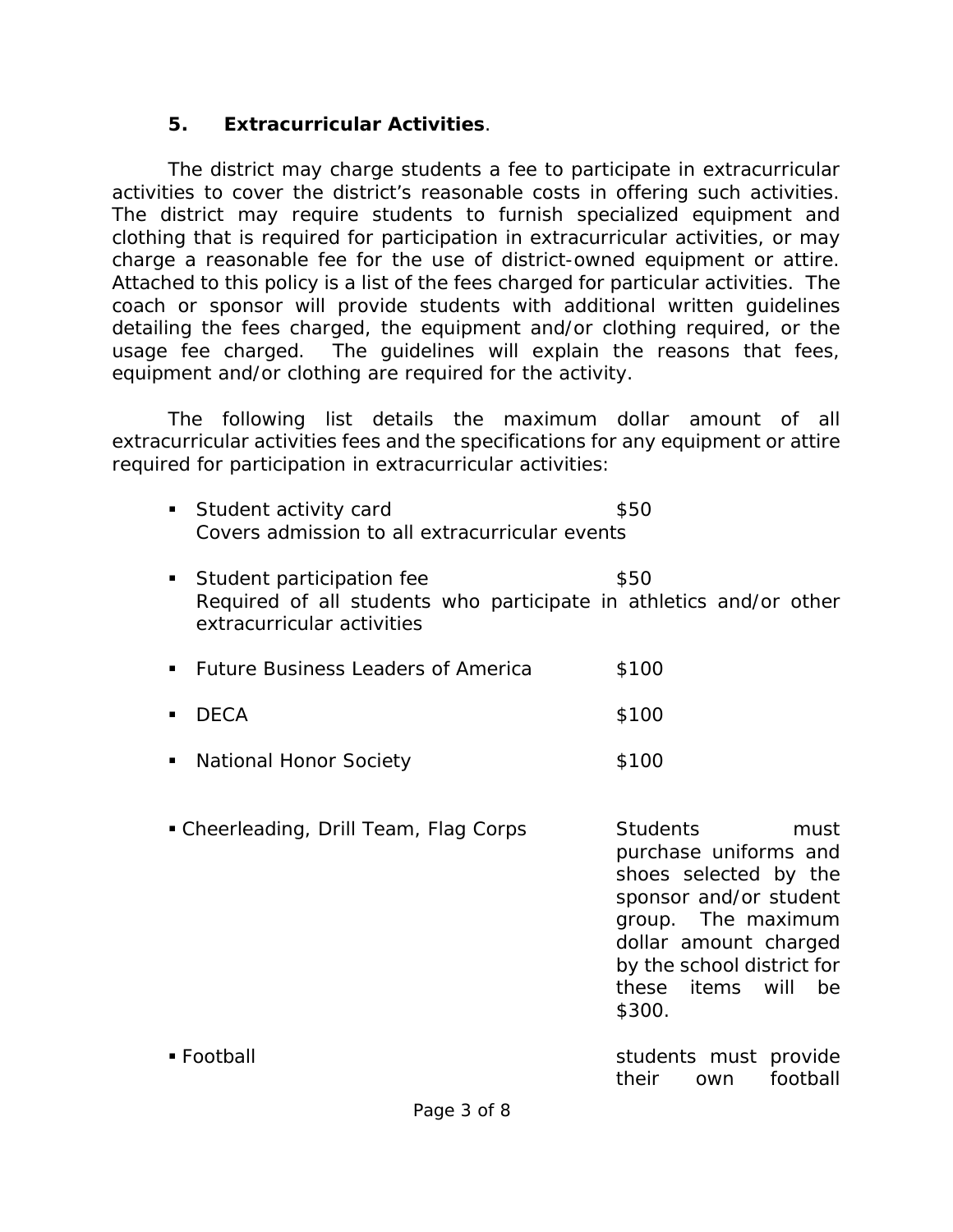|                                  | shoes, undergarments,<br>and mouth guards                                        |
|----------------------------------|----------------------------------------------------------------------------------|
| $\blacksquare$ Golf              | students must provide<br>their own golf shoes,<br>undergarments,<br>and<br>clubs |
| • Softball and Baseball          | students must provide<br>their own shoes, gloves,<br>and undergarments           |
| Track, Volleyball, Wrestling     | Blandkeddardtverstbbeprovade                                                     |
| <b>Future Farmers of America</b> | student must purchase<br>their own jackets and<br>pay dues of \$200              |
| Rifle and Trap Teams<br>п        | students must provide<br>their own weapons and<br>ammunition                     |
| Science Club                     | \$50                                                                             |
| <b>FCCLA</b>                     | \$50                                                                             |
| Spanish Club                     | \$50                                                                             |

### **6. Post-Secondary Education Costs.**

Some students enroll in postsecondary courses while still enrolled in the district's high school. As a general rule, students must pay all costs associated with such post-secondary courses. However, for a course in which students receive high school credit or a course being taken as part of an approved accelerated or differentiated curriculum program, the district shall offer the course without charge for tuition, transportation, books, or other fees. Students who chose to apply for post-secondary education credit for these courses must pay tuition and all other fees associated with obtaining credits from a post-secondary educational institution.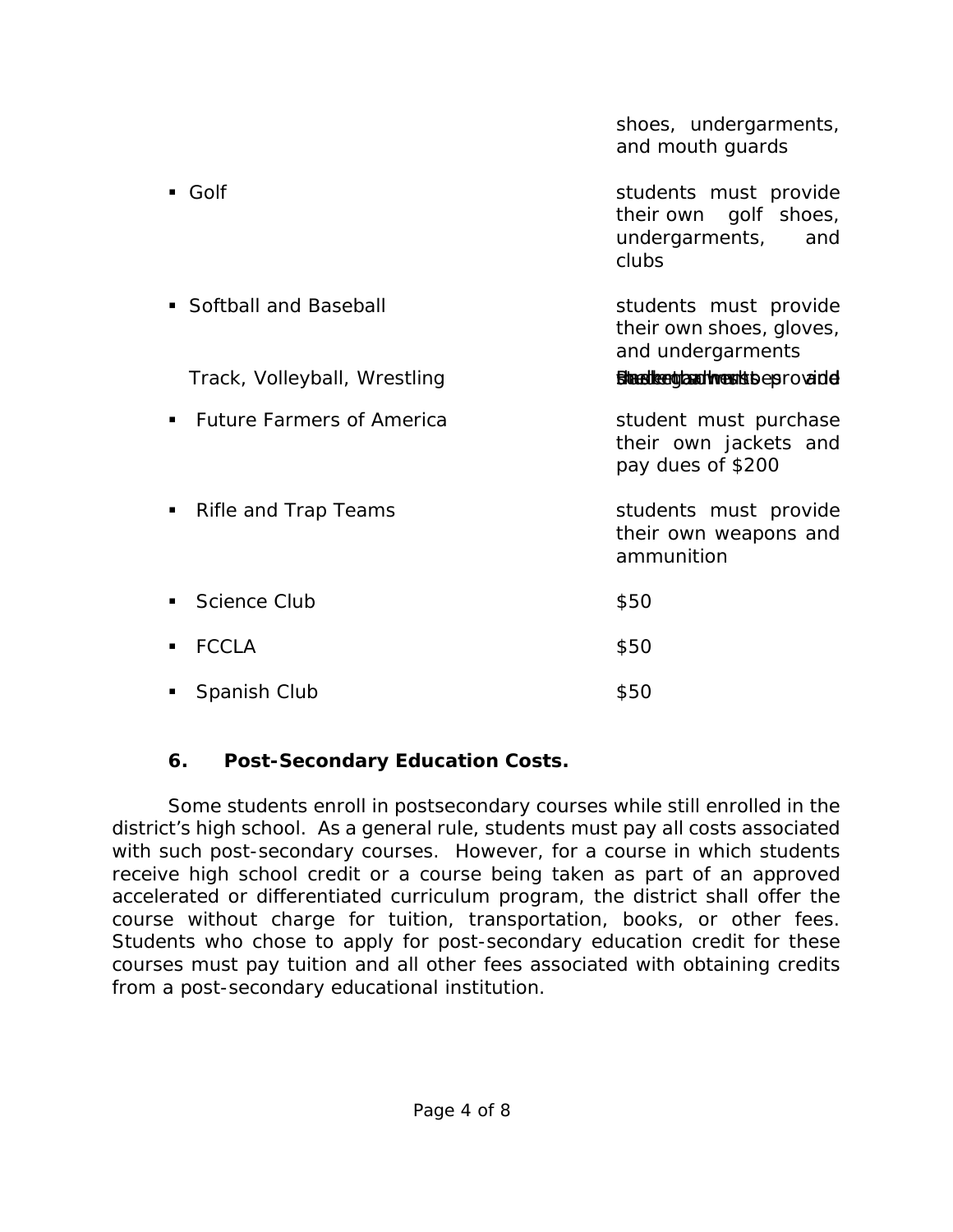## **7. Transportation Costs.**

The district will charge students reasonable fees for transportation services provided by the district to the extent permitted by federal and state statutes and regulations.

The maximum dollar amount of the transportation fee charged by this district shall be \$50 per month.

# **8. Copies of Student Files or Records.**

The district will charge a fee for making copies of a student's files or records for the parents or guardians of such student. The Superintendent or the Superintendent's designee shall establish a schedule of student record fees. Parents of students have the right to inspect and review the students' files or records without the payment of a fee, and the district shall not charge a fee to search for or retrieve any student's files or records.

The district will charge a fee of \$0.15 per page for reproduction of student records.

## **9. Participation in Before-and-After-School or Pre-Kindergarten Services.**

The district will charge reasonable fees for participation in before-andafter school or pre-kindergarten services offered by the district pursuant to statute.

The maximum dollar amount charged by the district for these services shall be \$100.

# **10. Participation in Summer School or Night School.**

 The district will charge reasonable fees for participation in summer school or night school and may charge reasonable fees for correspondence courses.

The maximum dollar amount charged by the district for summer and night school shall be \$0.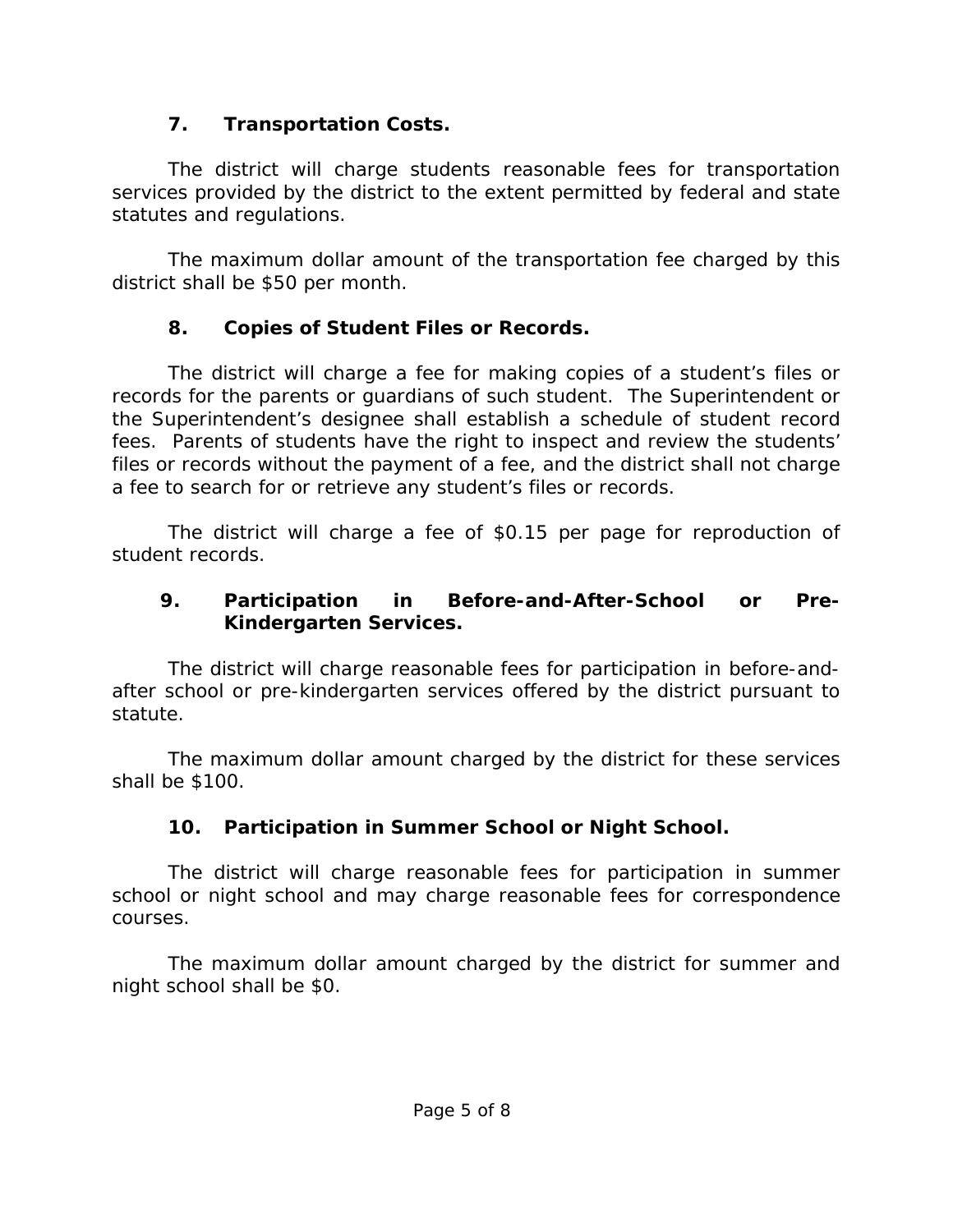### **11. Charges for Food Consumed by Students.**

The district will charge for items that students purchase from the district's breakfast and lunch programs. The fees charged for these items will be set according to applicable federal and state statutes and regulations. The district will charge students for the cost of food, beverages, and the like that students purchase from a school store, vending machine, booster club or from similar sources. Students may be required to bring money or food for field trip lunches and similar activities.

The maximum dollar amount charged by the district for the breakfast and lunch programs is as follows:

| Breakfast Program - Grades K-6  |        |
|---------------------------------|--------|
| <b>Regular Price</b><br>$\circ$ | \$1.80 |
| <b>Reduced Price</b>            | \$0.30 |
| Breakfast Program - Grades 7-12 |        |
| o Regular Price                 | \$1.80 |
| <b>Reduced Price</b>            | \$0.30 |
| Lunch Program – Grades K-6      |        |
| o Regular Price                 | \$2.75 |
| <b>Reduced Price</b>            | \$0.40 |
| Lunch Program - Grades 7-12     |        |
| o Regular Price                 | \$3.00 |
| <b>Reduced Price</b>            | \$0.40 |
|                                 |        |

### **12. Charges for Musical Extracurricular Activities.**

Students who qualify for fee waivers under this policy will be provided, at no charge, the use of a musical instrument in optional music courses that are not extracurricular activities. For musical extracurricular activities, the school district will require students to provide the following equipment and/or attire:

**Band Band Band Band Example 2018** Students must provide their own instruments and marching band shoes, which must be white, rubber-soled sneakers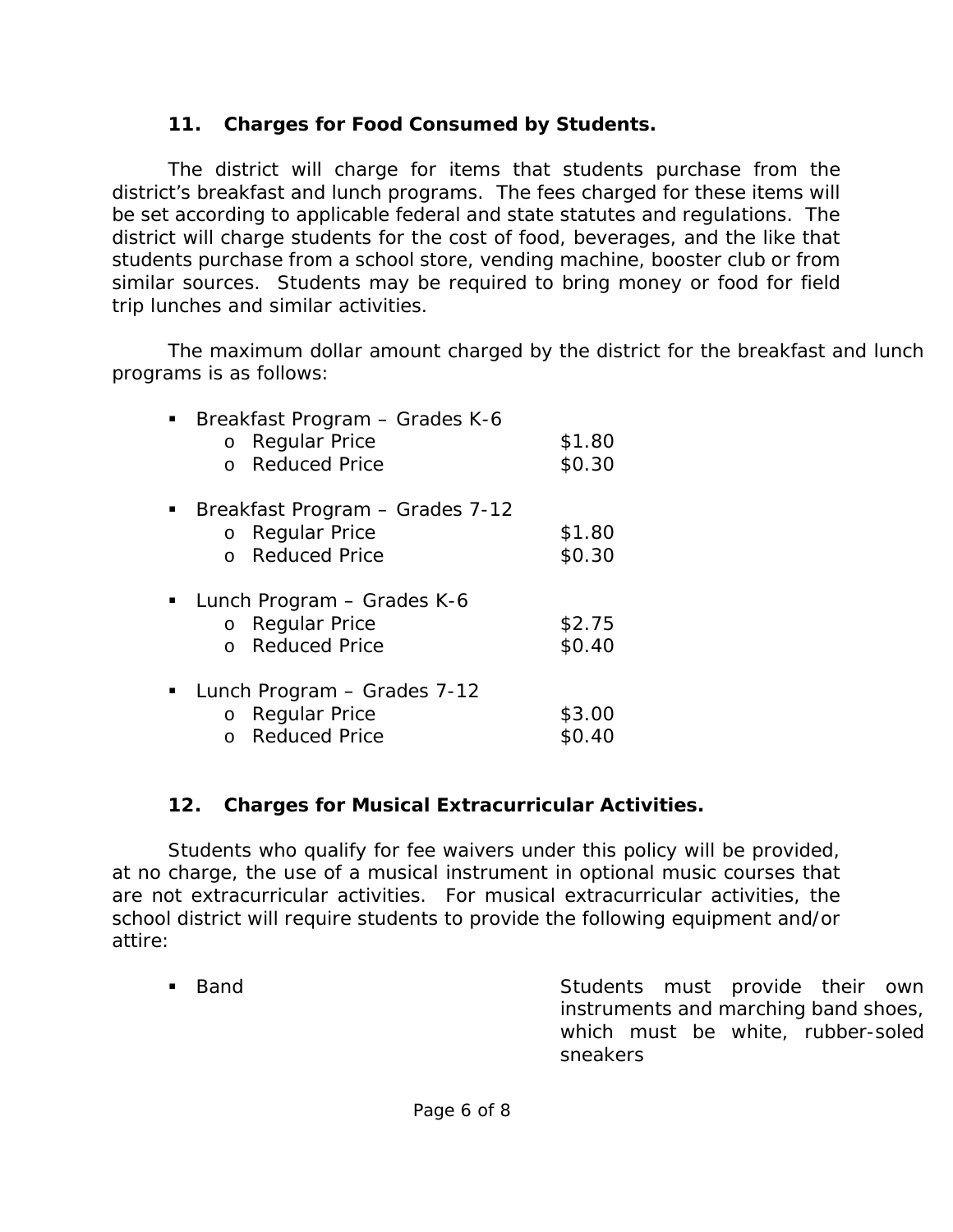**Similar Students must purchase outfits and** Students must purchase outfits and shoes selected by the sponsor and/or student group. The maximum dollar amount charged by the district for these materials will be \$200

#### **13. Contributions for Junior and Senior Class Extracurricular Activities.**

Students are eligible to participate in a number of unique extracurricular activities during their last two years in high school, including prom, various senior recognitions, and graduation. In order to fund these extracurricular activities, the school district will ask each student to make a contribution to their class's fund. This contribution is completely voluntary. Students who chose not to contribute to the class fund are still eligible to participate in the extra activities. The suggested donation to the class fund will be \$200.

### **C. Waiver Policy.**

Students who qualify for free or reduced-price lunches under United States Department of Agriculture child nutrition programs shall be provided a fee waiver or be provided the necessary materials or equipment without charge for (1) participation in extracurricular activities, (2) materials for course projects, and (3) the use of a musical instrument in optional music courses that are not extracurricular activities. Actual participation in the free or reduced-price lunch program is not required to qualify for the waivers provided in this section. The district is not obligated to provide any particular type or quality of equipment or other material to eligible students. Students who wish to be considered for waiver of a particular fee must submit a completed fee waiver application to their building principal.

## **D. Distribution of Policy.**

This policy will be published in the Student Handbook or its equivalent that will be provided to students at no cost.

## **E. Voluntary Contributions to Defray Costs.**

The district will, when appropriate, request donations of money, materials, equipment or attire from parents, guardians and other members of the community to defray the costs of providing certain services and activities to students. These requests are not requirements and staff members of the